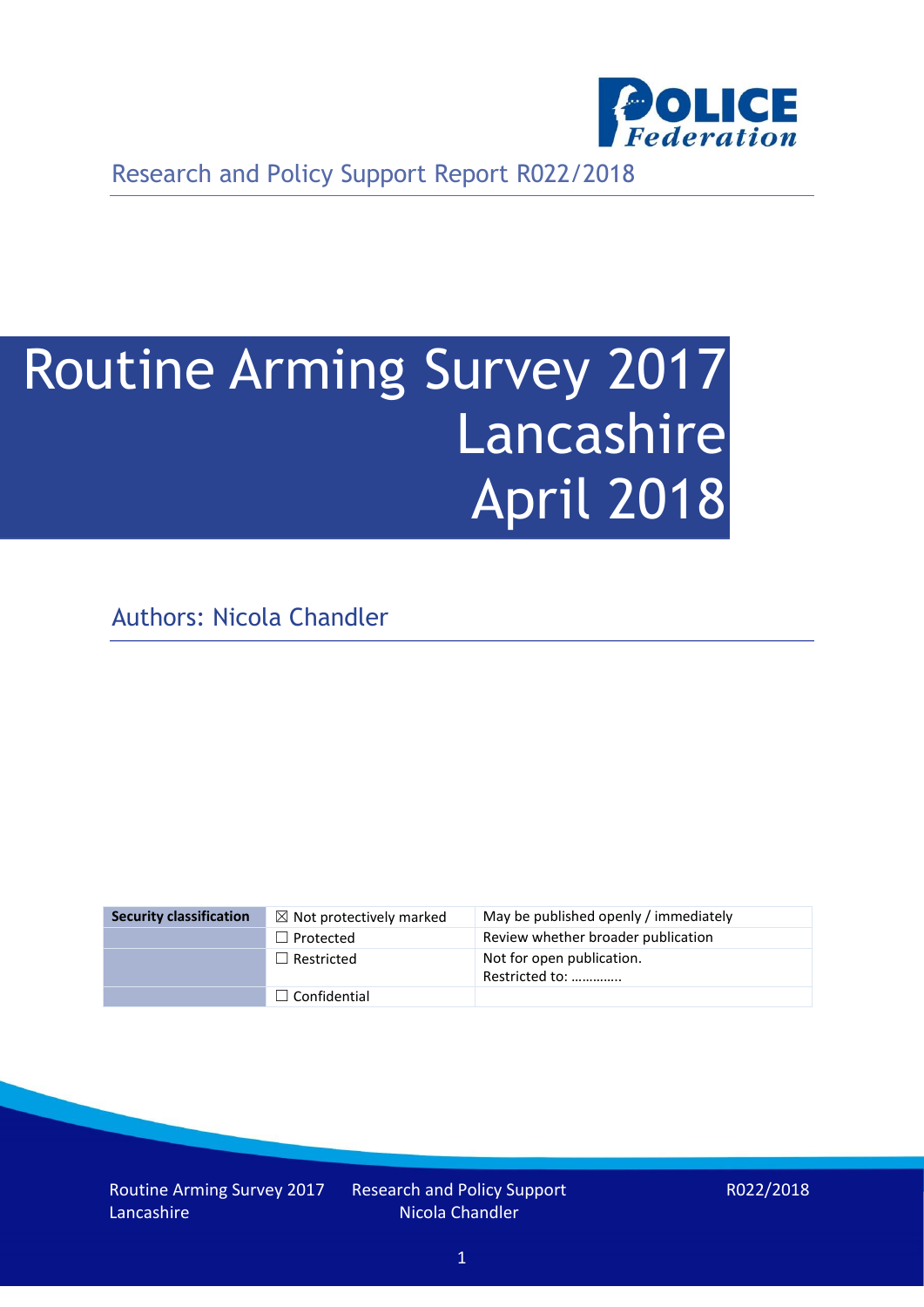## **INTRODUCTION**

This report provides a summary of responses to the PFEW routine arming survey received from respondents in Lancashire.

The PFEW routine arming survey was open between 31st July and 1st September 2017. The survey asked respondents about their experiences and attitudes in the following areas:

- Satisfaction with their current access to armed support
- Views on routine arming
- Views on other protective measures and equipment
- The number of times respondents had felt their life had been threatened at work in the last two years

Where appropriate, details of average responses for the police service as a whole are also presented, differences between the national and local responses have not been tested statistically and therefore any differences reported are for guidance only and must be treated with caution.

### **RESPONSE RATE AND RESPONDENTS**

987 responses were received from respondents in Lancashire. This reflects a response rate of approximately 35%, based on Home Office figures from 2017. This compares to a national response rate of 27% of federated rank members.

The findings presented in this report have a margin of error of 3%. This margin of error has been calculated using the number of responses received from officers in Lancashire compared to the number of officers in the force as a whole. A margin of error of 5% or less is generally considered to be within the normal bounds of academic rigor. If this threshold has not been met, the results from this report must be interpreted more cautiously.

79% of responses from Lancashire were received from male officers and 21% of responses were from female officers. 74% of respondents were Constables, 20% were Sergeants and 6% were Inspectors or Chief Inspectors.

63% of respondents said that they were in a frontline role.

Research and Policy Support Nicola Chandler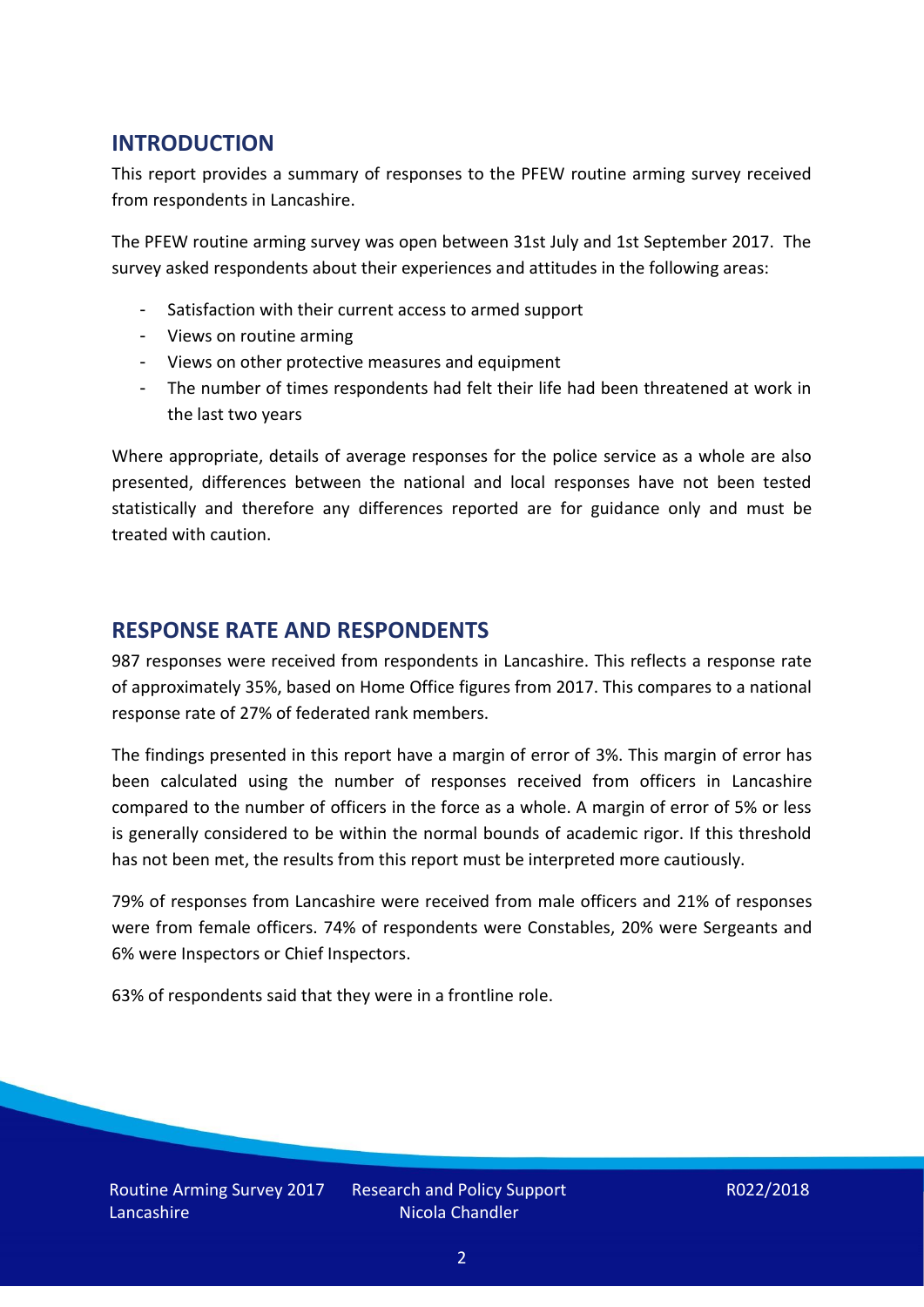# **SATISFACTION WITH CURRENT ARMED SUPPORT**

Of those respondents who had a view, 38% within Lancashire said that they were either very or fairy satisfied that armed support would be readily available should they require it. In comparison, 62% were either not very or not at all satisfied that armed support would be available.

Nationally, 43% of respondents were either very or fairly satisfied that armed support would be readily available should they require it.

|                                                                                               | Very satisfied | <b>Fairly</b><br>satisfied | Not very<br>satisfied | Not at all<br>satisfied |
|-----------------------------------------------------------------------------------------------|----------------|----------------------------|-----------------------|-------------------------|
| How satisfied are you<br>that armed support is<br>readily available should<br>you require it? | 5%             | 33%                        | 39%                   | 23%                     |

## **VIEWS ON ROUTINE ARMING**

30% of respondents within Lancashire said that they were in favour of routine arming, insofar as they felt all officers should receive appropriate training and be armed at all times when on duty. This compares to 34% of respondents across England and Wales as a whole.

| <b>All police officers</b><br>should receive<br>appropriate training<br>and be armed at all<br>times when on duty | All police officers<br>should receive<br>appropriate training<br>and firearms should<br>be issued to them as<br>and when necessary | <b>Firearms should not</b><br>be issued to all<br>police officers, but<br>more officers should<br>receive appropriate<br>training and be issue | The present number<br>of officers who are<br>specially trained to<br>carry firearms is<br>about right |
|-------------------------------------------------------------------------------------------------------------------|------------------------------------------------------------------------------------------------------------------------------------|------------------------------------------------------------------------------------------------------------------------------------------------|-------------------------------------------------------------------------------------------------------|
| 30%                                                                                                               | 17%                                                                                                                                | 47%                                                                                                                                            | 7%                                                                                                    |

51% of respondents within Lancashire said that they would be prepared to be routinely armed whilst on duty. Nationally, this proportion was 55%. 13% of respondents within

Routine Arming Survey 2017 Lancashire

Research and Policy Support Nicola Chandler

R022/2018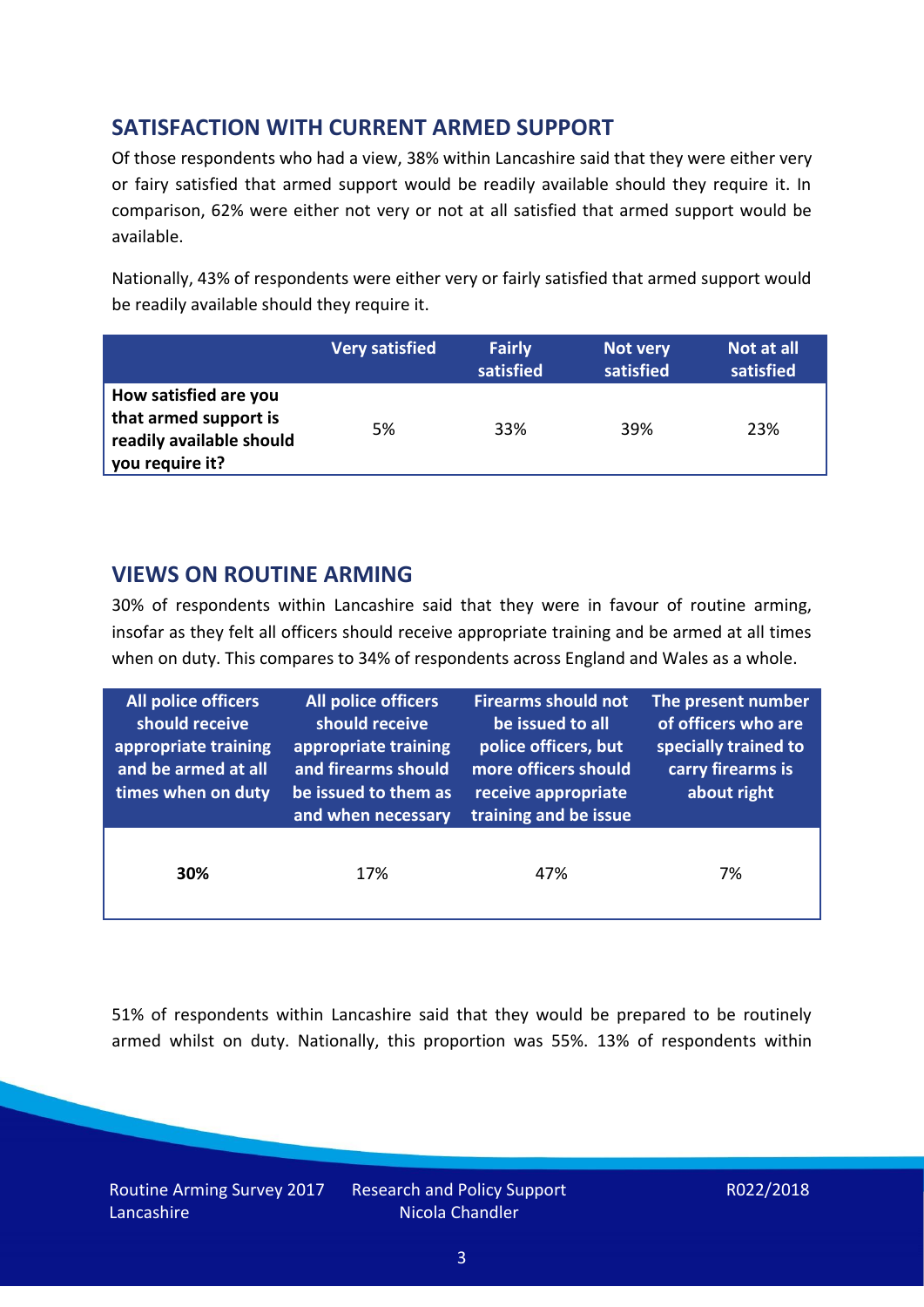Lancashire, said that they would not carry a firearm whilst on duty under any circumstances, compared to 11% of respondents in England and Wales as a whole.

| I would be prepared<br>to carry a firearm at<br>all times on duty | I would be prepared<br>to carry a firearm<br>whilst on duty if<br>necessary | I would be prepared<br>to carry a firearm<br>whilst on duty if<br>ordered to do so | Under no<br>circumstances would<br>I carry a firearm<br>whilst on duty |
|-------------------------------------------------------------------|-----------------------------------------------------------------------------|------------------------------------------------------------------------------------|------------------------------------------------------------------------|
| 51%                                                               | 22%                                                                         | 14%                                                                                | 13%                                                                    |

### **VIEWS ON OTHER PROTECTIVE MEASURES AND EQUIPMENT**

5% of respondents in Lancashire (for whom it is applicable to their role), said that they currently had access to double crewing at all times whilst on duty; 67%, said that they wanted access to double crewing at all times whilst on duty.

The proportion of respondents in Lancashire who said that they have access to double crewing at all times on duty is lower than the national figure, where 11% of respondents have access to double crewing.

31% of respondents in Lancashire (for whom it is applicable to their role), had access to Taser at all times whilst on duty; in comparison 77% said that they wanted to have access to Taser at all times whilst on duty.

The proportion of respondents in Lancashire who have access to Taser at all times whilst on duty is higher than the proportion of respondents in England and Wales who had access to Taser at all time, which was 22%.

52% of respondents in Lancashire (for whom it is applicable to their role), currently had access to Body Worn Video at all times whilst on duty; 81% wanted access to Body Worn Video at all times.

The proportion of respondents in Lancashire who have access to Body Worn Video at all times whilst on duty is lower than in England and Wales as a whole; nationally 55% of respondents reported having access to Body Worn Video at all times whilst on duty.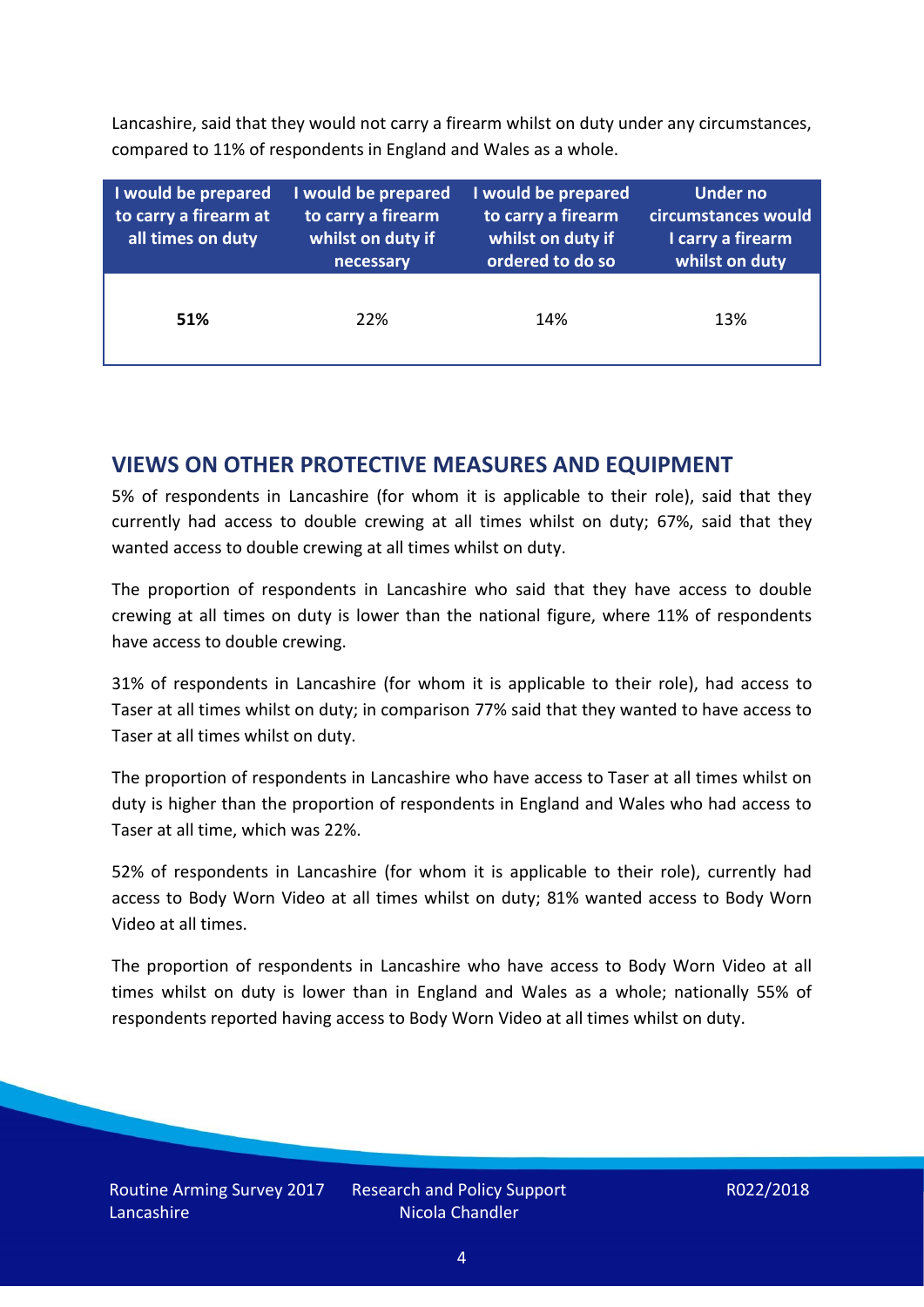| Officers regularly have access to (for<br>whom its applicable to their role): | <b>Double</b><br>crewing | <b>Body Worn</b><br><b>Video</b> | Taser |
|-------------------------------------------------------------------------------|--------------------------|----------------------------------|-------|
| <b>Never</b>                                                                  | 24%                      | 17%                              | 43%   |
| When deemed necessary by an officer<br>with appropriate authority             | 23%                      | 1%                               | 5%    |
| Upon my request whilst I am on duty                                           | 5%                       | 9%                               | 5%    |
| At all times whilst I am on duty                                              | 5%                       | 52%                              | 31%   |

#### **THREATS TO LIFE**

56% of respondents in Lancashire said that they had felt that their life was in serious danger at least once in the last two years as a result of a threat by a member the public whilst on duty. This is higher than the 54% of respondents within England and Wales as a whole who felt that their life had been in serious danger in the last two years.

A more detailed breakdown of the number of times respondents in Lancashire felt that their life had been in serious danger in the last two years is provided below.

|                                                                                                                                                                              | <b>None</b> | <b>One</b> | Two | Three to<br>four | <b>Five to</b><br>six | <b>Seven</b><br>or more |
|------------------------------------------------------------------------------------------------------------------------------------------------------------------------------|-------------|------------|-----|------------------|-----------------------|-------------------------|
| How many times in the<br>last two years have you<br>felt that your life was in<br>serious danger as a result<br>of a threat by a member<br>of the public, whilst on<br>duty? | 44%         | 14%        | 20% | 14%              | 6%                    | 4%                      |

Research and Policy Support Nicola Chandler